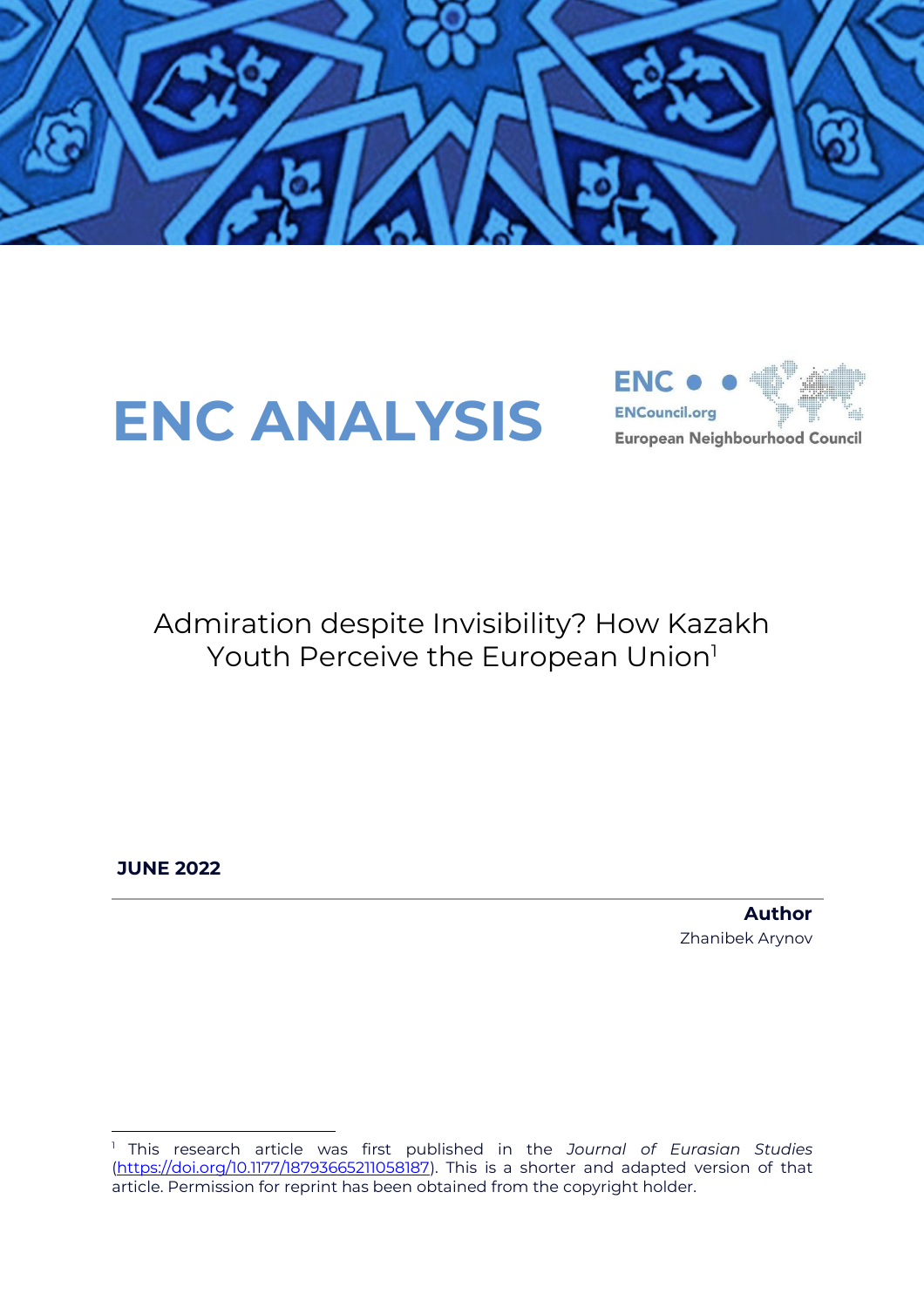

#### **Table of Contents**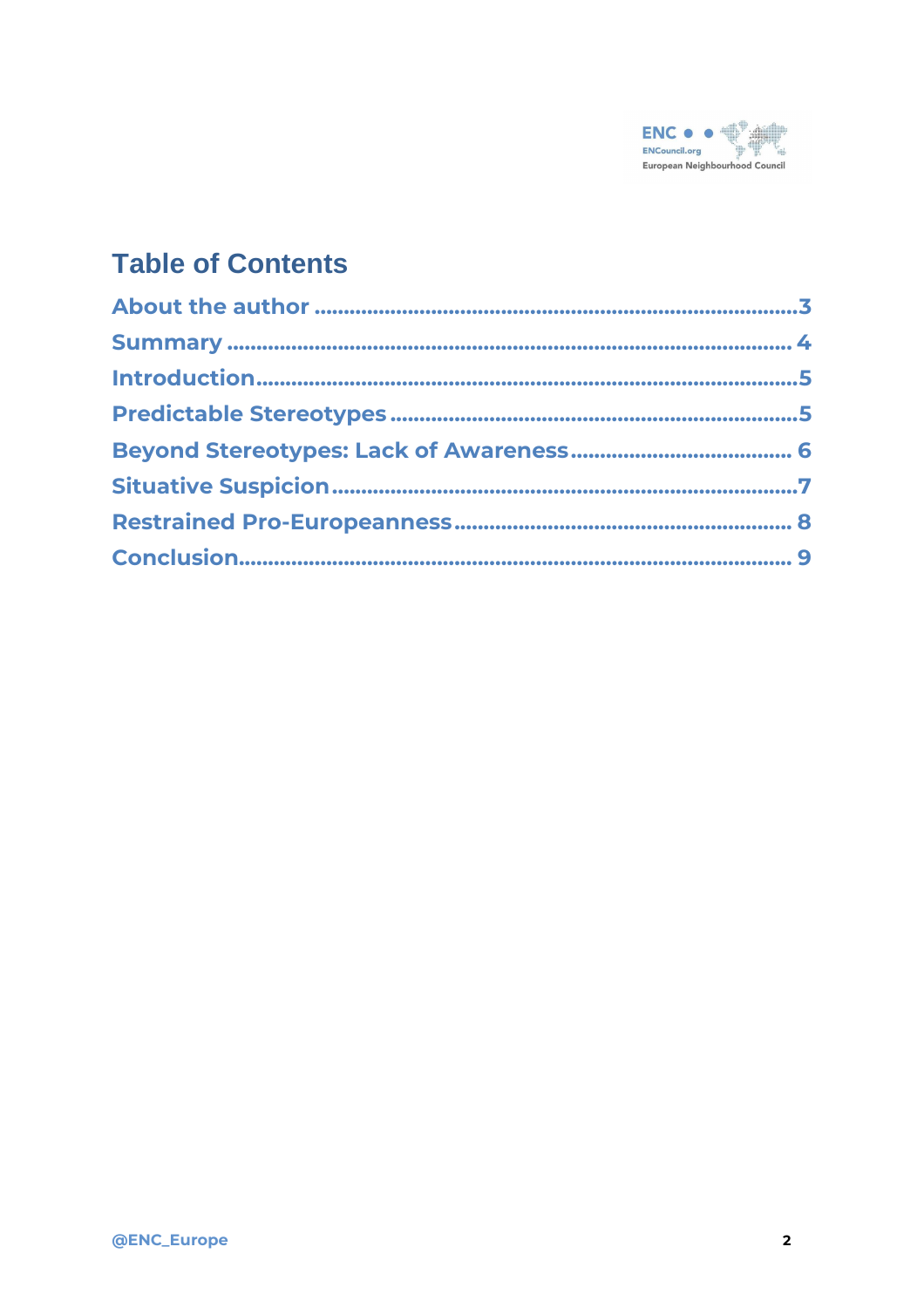

#### <span id="page-2-0"></span>**About the author**



**Dr. Zhanibek Arynov** is a postdoctoral researcher at the Graduate School of Public Policy, Nazarbayev University, Kazakhstan. He obtained a doctoral degree in International Relations from the University of St. Andrews, UK. Dr. Arynov's research interests include Central Asian geopolitics, Kazakhstan's foreign policy, EU-Central Asian relations, and international identity, image and perception studies. He is currently working on a project related to the legitimacy and (de)legitimation of international organizations with a particular focus on the Eurasian Economic Union.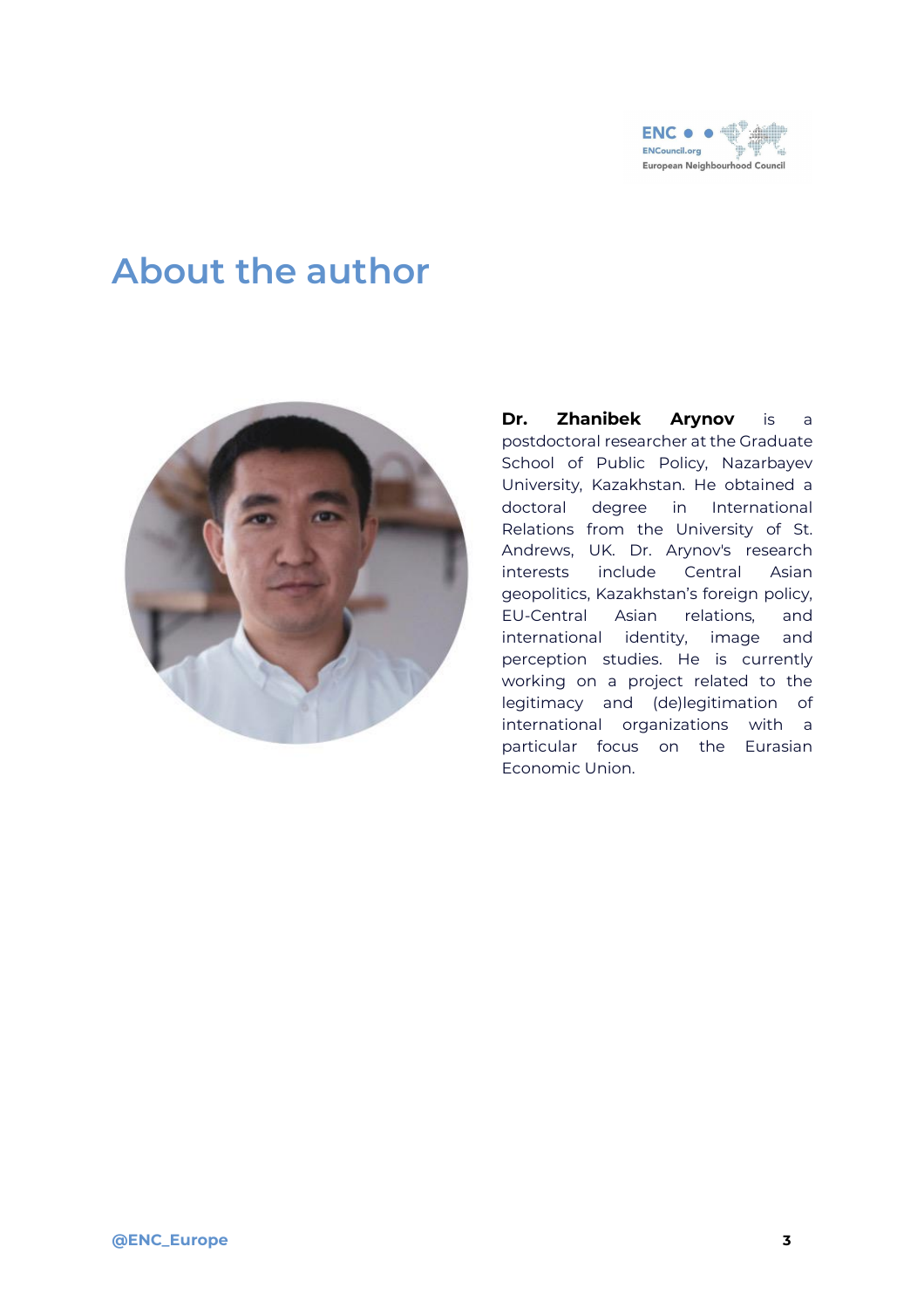

### <span id="page-3-0"></span>**Summary**

Youth has always been one of the central target audiences of the EU's policies towards Central Asia, which was once again emphasized in the recent EU Strategy for the region. This paper scrutinizes how youth representatives in Kazakhstan, Brussels' closest partner in the region, perceive the EU and its policies. Analyzing qualitative data obtained through focus group discussions with students of leading Kazakhstani universities, the paper argues that the issue Brussels faces among youth is not an image problem, rather it is a visibility issue. Although Kazakhstani youth are aware of the EU's main 'attributes' at the basic level, they have little knowledge that goes beyond stereotypical, yet positive, images of it. This stereotyped admiration towards the EU, however, is not necessarily an outcome of Brussels' successful policies, rather it is partly inherited from the historically idealized image of Europe. The paper suggests that increasing its visibility and better communicating its policies and messages need to be a priority for the EU in Central Asia.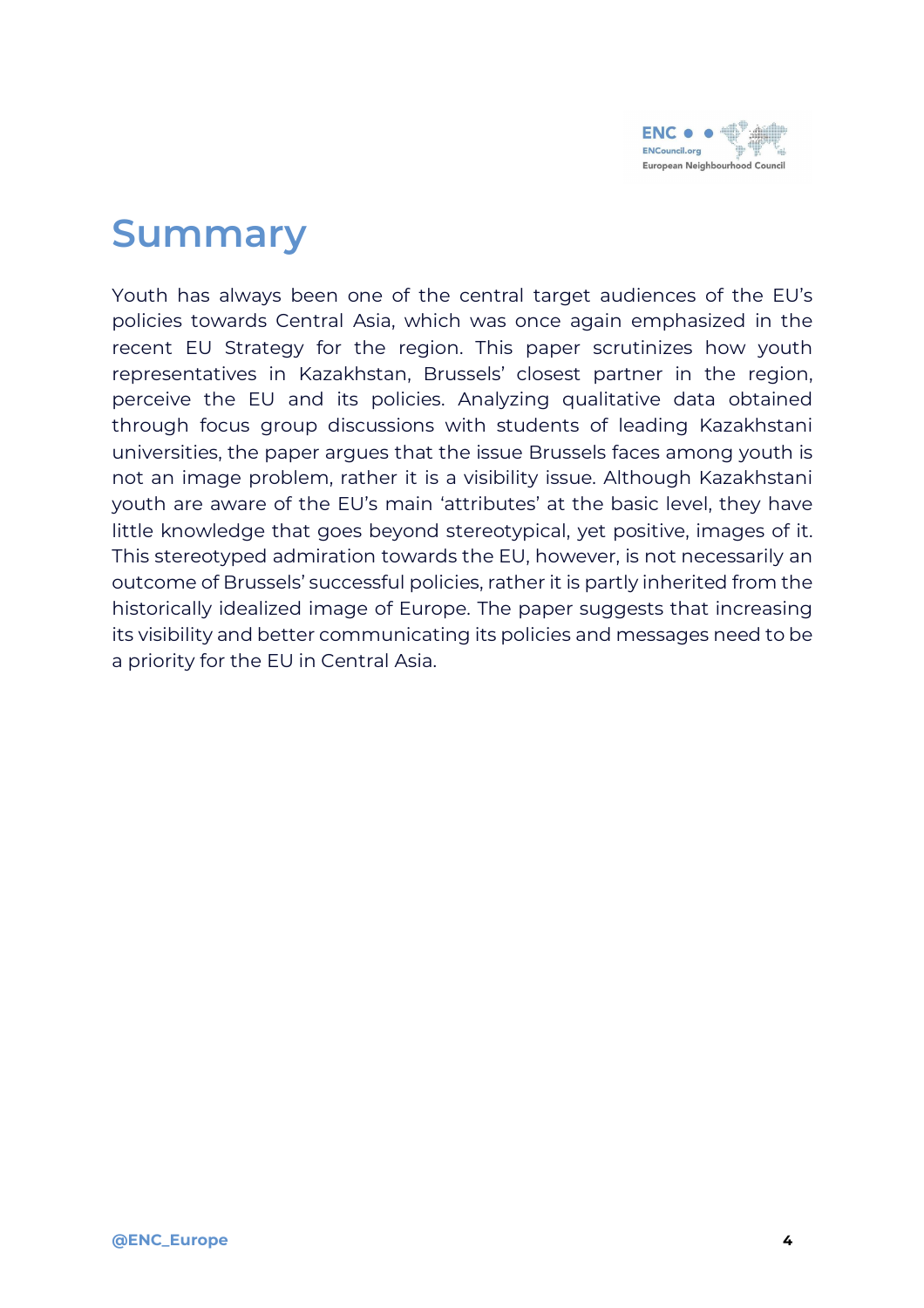

#### <span id="page-4-0"></span>**Introduction**

Engagement with youth has long been one of the central pillars of the EU's policy towards Central Asia. Such attention to youth is not surprising though as over half of the approximately 70 million people in the region are under 30. To better address the needs of this major segment of the population, Brussels has been assisting regional governments in reforming their education sectors (e.g. TEMPUS, CAEP, Erasmus+); creating various academic exchange and mobility opportunities for Central Asian youth (e.g. Erasmus Mundus, Erasmus+); and developing European Studies at local universities (e.g. EU information centers, Jean Monnet modules, and Jean Monnet chairs). Equally important is to emphasize the role of European diplomats on the ground, who regularly visit local universities and schools, as well as of European national cultural centres such as the Goethe Institute and the Alliance Française, which also contribute to the common purpose of bringing Central Asian youth closer to Europe: to its culture, history, and values. After almost thirty years of such active engagement, some logical questions arise: how familiar are Central Asian youth with the EU? What do they think about Brussels' role and policies in the region? Do they recognise it as an important partner? Have Central Asian youth become more pro-European in their external orientations? This paper addresses these questions based on the qualitative data obtained through focus group discussions with students of Political Science, International Relations, and Area Studies in leading universities in Kazakhstan.

#### <span id="page-4-1"></span>**Predictable Stereotypes**

Kazakh youth have highly complex and multidimensional image of the EU with both positive and negative elements, yet positive elements visibly dominating in many aspects. Generally speaking, the inferred perceptions of the EU do not come as a big surprise. Symbols such as the European flag, Euro, and the Schengen visa appeared among the most common spontaneous images of the EU in the eyes of focus group participants. Likewise, Kazakh youth commonly associate the EU with economic power. A strong currency, common market, free trade, export/import volume, investment capacity, and technology and innovation are visible associations with Brussels' economic capability. Consequently, the EU, first of all, is recognized as a key economic partner, a source of technological advancement, and a model of integration for Kazakhstan. Another highly valued dimension of the EU's positive image is a perceived high quality of life in European societies. 'Good life' in EU states is associated with quality social protection, education and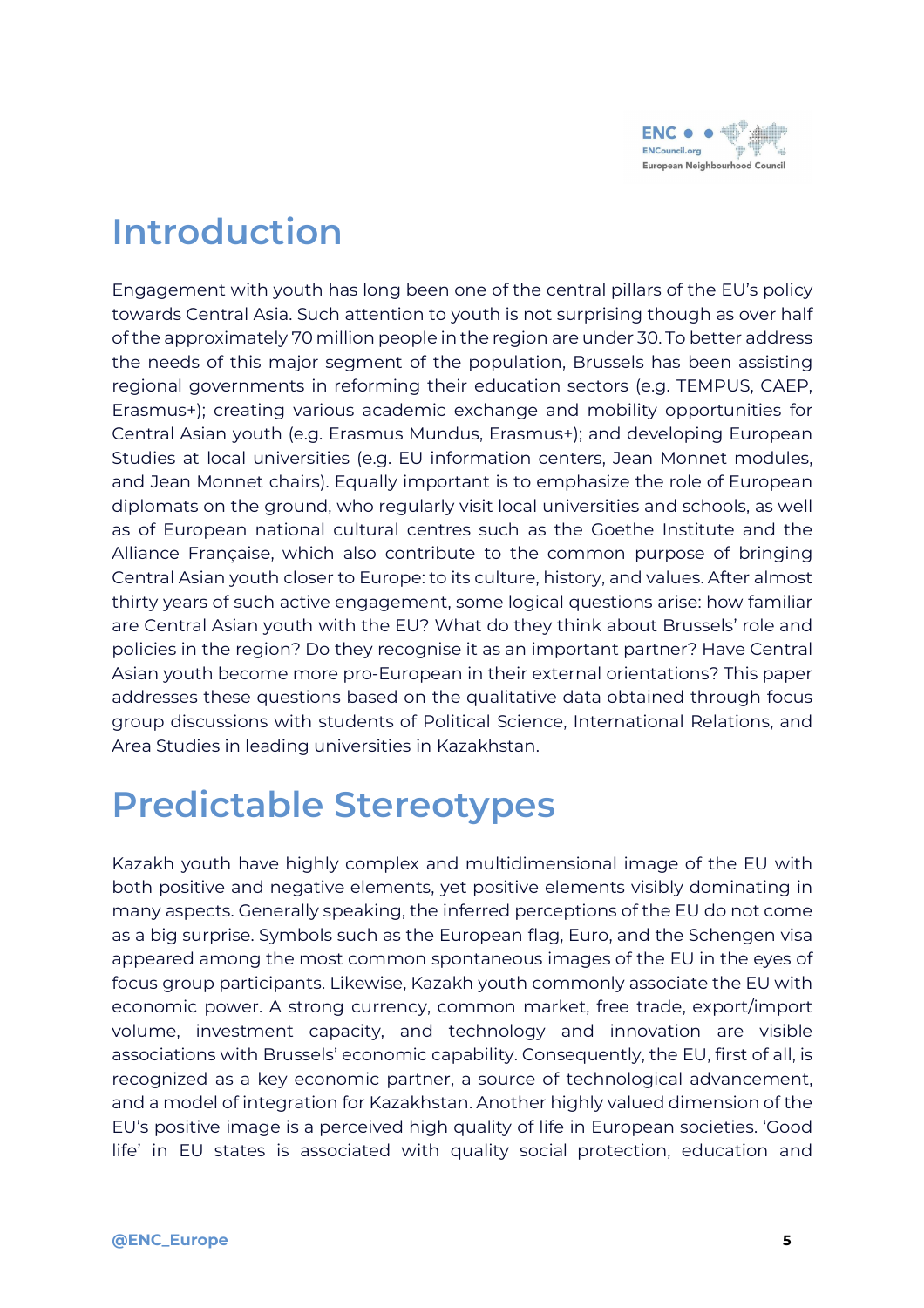

healthcare systems, as well as values of democracy, human rights, freedom, and equality.

Again, all these basic perceptions articulated by focus group participants are neither exclusive nor unexpected as they are largely in line with what has already been reported from different corners of the world. This suggests that how Kazakh youth generally perceives the EU is hardly different from dominant stereotypical images of the EU spread across the globe. Moreover, it can even be argued that these stereotypical, yet predominantly positive, images of the EU are not always an outcome of Brussels' activities, but rather are partly derived from the historically idealised image of Europe in the former Soviet countries. The image of Europe as the most prosperous region with social welfare, rich culture and history, and advanced research and innovation has historical roots in this region. What we observe from focus group discussions is that some participants struggle to clearly demarcate the boundary between Europe and the EU. Very often these two notions are used interchangeably. Therefore, it can be claimed that some elements of stereotypical perceptions of the EU discussed above are partly inherited from this historically idealised image of Europe, rather than being informed by participants' thorough knowledge of the EU and its policies.

## <span id="page-5-0"></span>**Beyond Stereotypes: Lack of Awareness**

Beyond these 'standard' set of stereotypical views, focus group participants, on average, were found incapable of demonstrating in-depth awareness of the EU and its policies, despite the assumption that the sample chosen for this study was more likely to be informed about the EU given their educational focus on Political Science and International Relations.

The lack of knowledge among participants was especially visible regarding EU-Kazakhstan/Central Asia relations. When asked about the current state of EU-Kazakhstan relations, rarely did focus group participants go beyond general assumptions that the sides cooperate in trade, the EU invests in oil, or it promotes values. These general articulations seem to emanate from students' general associations with the EU discussed above. Moreover, participants often directly admitted that following EU-Kazakhstan relations is of little interest to them. A striking example is participants' scant level of awareness about the EU's 2019 Central Asia Strategy. The adoption of the Strategy has been the biggest event in EU-Central Asia relations in recent times. When asked whether they had heard of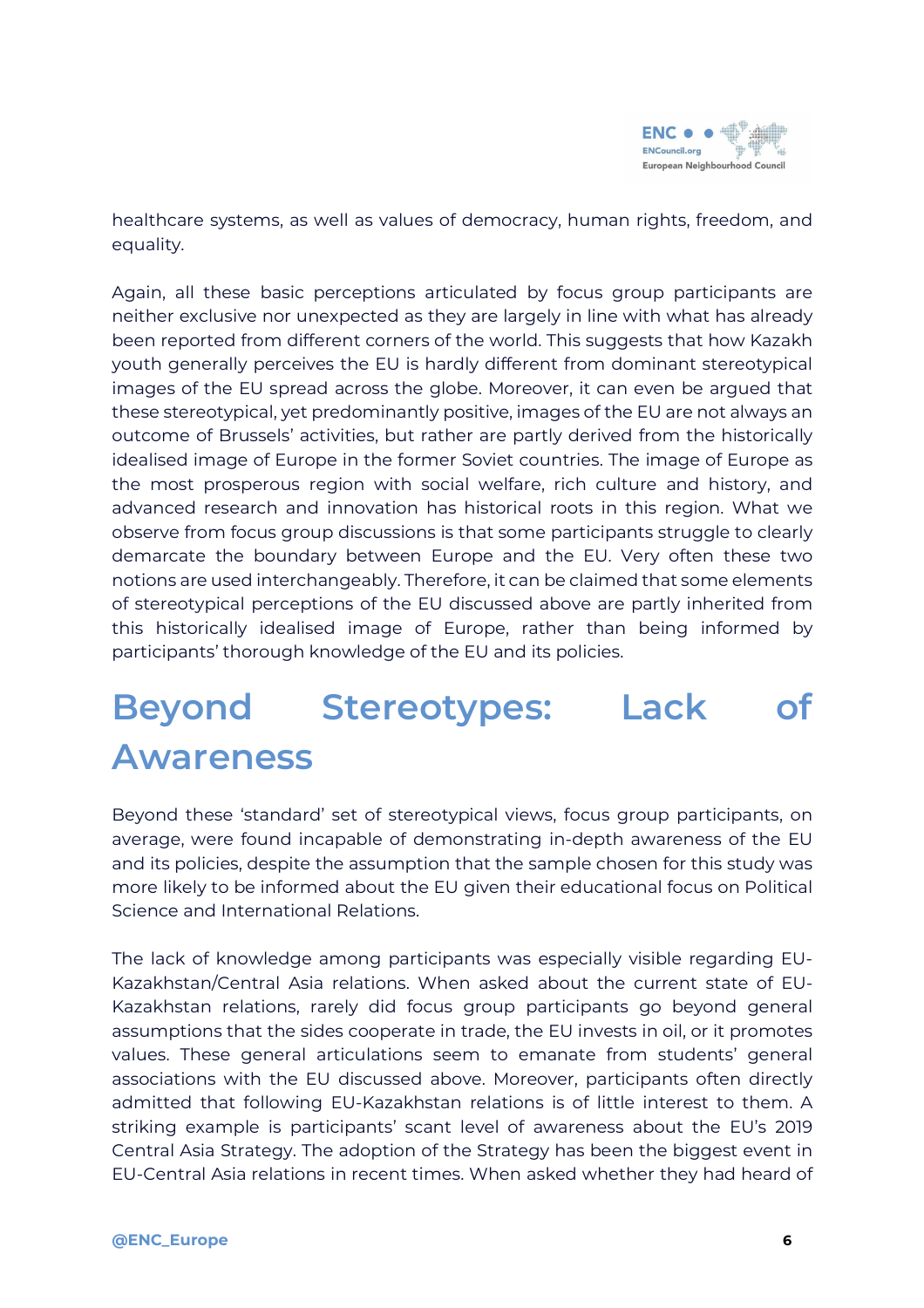

it, only a very few participants confirmed they had, but struggled to give details. Even when some participants illustrated more awareness of, and interest in, EU affairs, it seemed to be mainly conditioned by their personal experience, such as participation in an academic exchange program, a visit to an EU member-state, or a meeting with EU ambassadors.

# <span id="page-6-0"></span>**Situative Suspicion**

The EU positions itself as a 'force for good', which pursues not just self-interest, but rather helps other actors and positively shapes the whole international environment. Overall, focus group participants appear to share this point on the comparatively benign nature of the EU in Kazakhstan. From this aspect, the EU is sharply distinguished from China and Russia, which are viewed as being more dominating or even threatening neighbours. At the same time, this does not imply that Brussels is perceived as a purely altruistic actor. In that sense, trust of the EU is not absolute, but relative: it is in relation to other countries that Brussels is recognized as a more trustworthy actor. In fact, the majority of participants agreed that while interacting with Kazakhstan, the EU, first of all, pursues its own interests. Commonly, this relates to Brussels' perceived geopolitical and hydrocarbon interests in Kazakhstan, i.e. having a foothold next to Russia and China and exploiting Kazakhstan's oil reserves for its economic benefits.

Furthermore, certain aspects of the EU's policies may cause suspicion. First, there is a fear of losing national identity and culture because of emulating the European lifestyle. Some participants agreed that Kazakhstani and European culture have certain differences. An often repeated example is a respectful relationship between older and younger generations in Kazakhstan, which is perceived as lacking in European societies. In this context, admiration towards Europe should not lead to the abandonment of local culture, values, and traditions, as often articulated. Such a concern was especially salient among Kazakh-speaking participants. Another ambiguous issue is the rights of sexual minorities, which is perceived to be championed in EU countries. Focus group participants were found to have a polarised opinion on this issue. One group has neutral-positive attitudes and believes that the rights of sexual minorities are an indivisible part of human rights. Another group, however, perceives the promotion of these rights as culturally unsuitable for Kazakhstan. This arguably was the most negative aspect associated with the EU among focus group participants. Finally, some representatives of Kazakhstani youth tend to believe that the education and academic mobility programmes offered by the EU have negative side effects, too. This relates to the perceived brain drain from Kazakhstan to European countries. There is a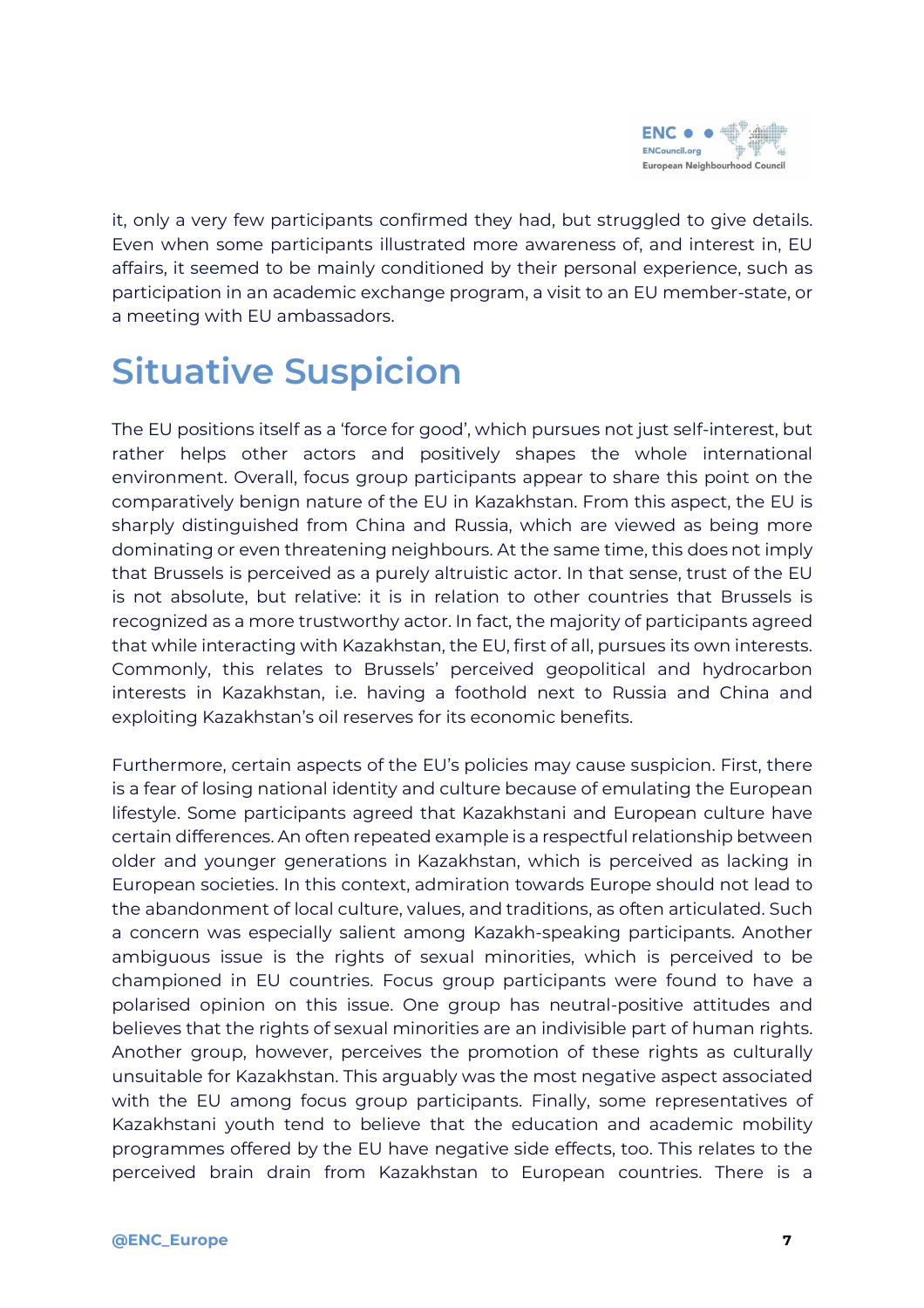

perception that the population in Europe is inevitably aging, therefore, the EU tries to attract skillful and well-educated young people from other countries. This is recognized as a challenge for Kazakhstan. In the context of this suspicion, it is articulated that Kazakhstan should be careful and act decisively to secure its own interests and foresee the negative consequences while interacting with Brussels.

## <span id="page-7-0"></span>**Restrained Pro-Europeanness**

In terms of foreign policy, Kazakhstani youth were reported to significantly favour close ties with Russia but, compared to the older generation, this pro-Russianness is less expressed among the youth. What the collected data indicate is the restrained pro-Europeanness among Kazakh youth. On the one hand, the EU, with some caveats, enjoys a predominantly positive image, as discussed above. The European model of development, including its social-economic conditions and political values, makes it a desired external actor that Kazakhstan could build closer ties with. On the other hand, a great majority of participants questioned to what extent a deeper partnership with Brussels is feasible in practice. Two concerns were commonly expressed by students.

The first relates to the possible deterioration of Kazakhstan's relations with Russia (and China) as a result of the shift towards the EU. Participants were in agreement that closer cooperation with Brussels should not be built at the expense of friendly relations with Kazakhstan's neighbours. Even those who demonstrated negative attitudes towards Russia's dominance in the region agreed that Kazakhstan cannot prioritise the EU over its immediate and more powerful neighbours. In this context, Kazakh youth appear to support the multi-vector foreign policy implemented by the government.

The second concern refers to the broader issue of Brussels' geopolitical capability. The EU, despite its perceived economic might, is not seen as a strong geopolitical actor, which can provide an equal alternative to other powerful actors. Brussels is often described as lacking internal unity and interest to play an active role in the region. Such scepticism is further fuelled by the perception that Brussels has been suffering from critical political and economic issues internally: consequences of the refugee crisis of 2015, Brexit, and COVID-19, more recently. Consequently, the doubt is whether the EU can and want to facilitate closer ties with Kazakhstan.

Again, these two issues do not imply that closer partnership with the EU is not supported by Kazakh youth, but rather the scepticism refers to whether Kazakhstan will be 'allowed' by its powerful neighbours to drift towards the EU, and